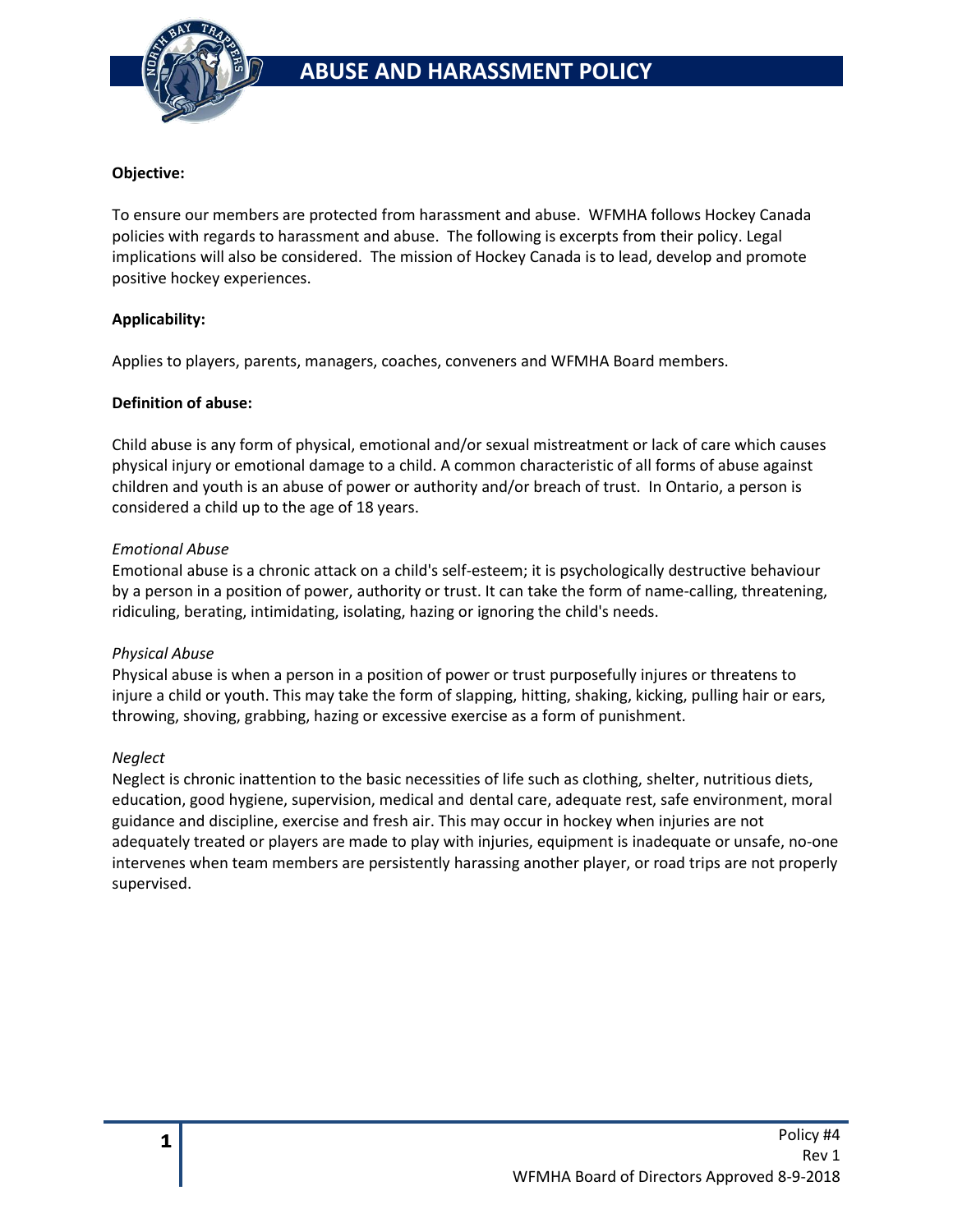

# *Sexual Abuse*

Sexual abuse is when a young person is used by an older child, adolescent or adult for his or her own sexual stimulation or gratification. There are two categories:

# **Contact**

- Touched of fondled in sexual areas
- Forced to touch another person's sexual areas
- Kissed or held in a sexual manner
- Forced to perform oral sex
- Vaginal or anal intercourse
- Vaginal or anal penetration with an object or finger
- Sexually oriented hazing

# **Non-Contact**

- Obscene remarks on phone/computer or in notes
- Voyeurism
- Shown pornography
- Forced to watch sexual acts
- Sexually intrusive questions and comments
- Forced to pose for sexual photographs or videos
- Forced to self-masturbate or forced to watch others masturbate

# **Definitions of harassment:**

Harassment is a form of discrimination which is prohibited by human rights legislation in Canada. Harassment is defined as conduct, gestures or comments which are insulting, intimidating, humiliating, hurtful, malicious, degrading or otherwise offensive to an individual or group of individuals, and which create a hostile or intimidating environment for work or sports activities, or which negatively affect performance or work conditions. Bullying involves a person expressing their power through the humiliation of another person. Bullying may be a form of harassment but also has some of its own defining characteristics.

The sport setting is one setting in which bullying occurs. In some cases coaches and players use bullying tactics deliberately to motivate performance and to weaken opponents. It is inappropriate behaviours that are typically cruel, demeaning and hostile toward the bullying targets (most commonly occurs between children under the age of twelve but may also constitute behaviours between youth or between adults. Bullying is similar to harassment but the behaviours are not addressed under human rights laws. Bullies are typically cruel, demeaning and hostile towards the targets of their bullying.). The actual issue of bullying is not addressed by the law, except when the behaviour does become a criminal issue – e.g. extortion, physical assault etc.

Bullying can be broken down into four types:

- 1. Physical (hit or kick victims; take/damage personal property)
- 2. Verbal (name calling; insults; constant teasing)
- 3. Relational (try to cut off victims from social connection by convincing peers to exclude or reject a certain person)
- 4. Cyber bullying